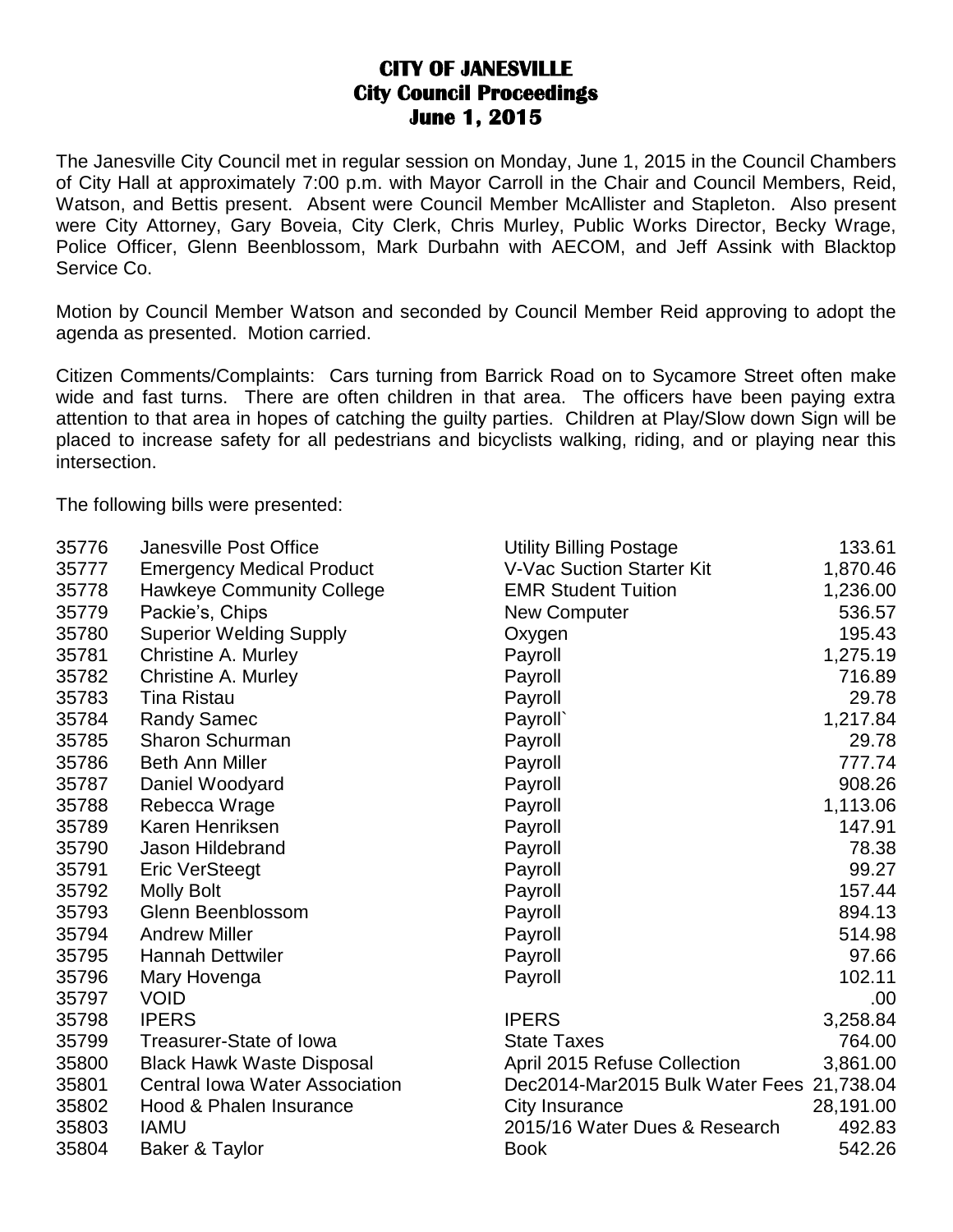| 35805 | Beth Ann Miller/Petty Cash         | Postage                                        | 9.79     |
|-------|------------------------------------|------------------------------------------------|----------|
| 35806 | <b>Beth Ann Wested Miller</b>      | <b>Book</b>                                    | 147.68   |
| 35807 | <b>City Laundering</b>             | <b>Clean Rugs</b>                              | 43.55    |
| 35808 | <b>Courier Communications</b>      | Garage Sale Ad                                 | 27.84    |
| 35809 | Horizon/Denver Forum               | Garage Sale Ad                                 | 10.00    |
| 35810 | Redbook                            | Subscription                                   | 10.68    |
| 35811 | Upstart                            | <b>Summer Reading Supplies</b>                 | 35.20    |
| 35812 | <b>Wal-Mart</b>                    | <b>DVDs</b>                                    | 161.82   |
| 35813 | <b>Waverly Newspapers</b>          | Garage Sale Ad                                 | 20.00    |
| 35814 | Windstream/Iowa Telecom            | <b>Monthly Telephone</b>                       | 28.10    |
| 35815 | <b>Allison Poock</b>               | <b>EMR Skills</b>                              | 30.00    |
| 35816 | <b>Bron Umthum</b>                 | Misc. Supplies                                 | 214.70   |
| 35817 | <b>Cindy Spencer</b>               | <b>Operating Supplies</b>                      | 111.21   |
| 35818 | <b>Emergency Medical Product</b>   | Misc. Supplies                                 | 1,490.34 |
| 35819 | <b>Eric VerSteegt</b>              | <b>Skill Test</b>                              | 30.00    |
| 35820 | Kristin Eggleston                  | Training                                       | 110.00   |
| 35821 | <b>Municipal Emergency Service</b> | Gas CO Monitor                                 | 424.22   |
| 35822 | Ron Poock                          | <b>EMR Certification</b>                       | 30.00    |
| 35823 | <b>Yore Uniform</b>                | Uniforms                                       | 276.25   |
| 35824 | <b>Fire Service Training</b>       | <b>Truck Loan Payment</b>                      | 3,750.00 |
| 35825 | <b>AFLAC Insurance</b>             |                                                | 80.16    |
|       |                                    | <b>Optional Employee Insurance</b>             |          |
| 35826 | DeLage Landen                      | <b>Copier Lease</b>                            | 129.94   |
| 35827 | Wellmark                           | <b>Health &amp; Dental Insurance</b>           | 4,567.49 |
| 35828 | <b>Fire Services Training</b>      | FF2 - Mather                                   | 50.00    |
| 35829 | Janesville Community Center        | <b>Silver Sponsor</b>                          | 100.00   |
| 35830 | Janesville Lumber                  | <b>Misc. Operating Supplies</b>                | 16.00    |
| 35831 | Kwik Trip, Inc.                    |                                                | .00      |
| 35832 | Kwik Trip, Inc.                    | Pop & Fuel                                     | 302.15   |
| 35833 | <b>Midwest Fire Equipment</b>      | 2 Dump Valves                                  | 120.03   |
| 35834 | <b>CASH</b>                        | Petty Cash/Pancake Breakfast                   | 400.00   |
| 35835 | <b>Sean Britt</b>                  | <b>Utility Deposit Refund</b>                  | 70.68    |
| 35836 | <b>Carmen Davis</b>                | <b>Utility Deposit Refund</b>                  | 44.24    |
| 35837 | Gary Heideman                      | <b>Utility Deposit Refund</b>                  | 55.73    |
| 35838 | Karen & Tim Lagel                  | <b>Utility Deposit Refund</b>                  | 31.33    |
| 35839 | Irina Roney                        | <b>Utility Deposit Refund</b>                  | 87.03    |
| 35840 | <b>AECOM</b>                       | <b>Engineering Fees</b>                        | 1,119.73 |
| 35841 | Black Hawk Co. Sheriff's Dept.     | <b>Firearms Certification Training</b>         | 40.00    |
| 35842 | <b>Black Hawk Waste Disposal</b>   | <b>Landfill Fees</b>                           | 742.15   |
| 35843 | <b>BMC Aggregates</b>              | Roadstone                                      | 32.86    |
| 35844 | <b>Boveia Law Firm</b>             | <b>Attorney Fees</b>                           | 5,362.01 |
| 35845 | <b>Capital Sanitary Supply</b>     | <b>Paper Towels</b>                            | 22.79    |
| 35846 | <b>Chandlers Janesville Locker</b> | Hotdogs                                        | 77.00    |
| 35847 | <b>Covenant Medical Center</b>     | <b>Vaccines for New Firefighters</b>           | 89.00    |
| 35848 | lowa DNR                           | <b>Operator Certification &amp; Permit Fee</b> | 295.00   |
| 35849 | <b>Iowa Prison Industries</b>      | Signs & Posts                                  | 136.29   |
| 35850 | Iowa Sports Supply                 | <b>Chinstraps &amp; Helmets</b>                | 152.96   |
| 35851 | <b>Iowa Studio</b>                 | Laptop, Software & Labor                       | 870.00   |
| 35852 | Janesville American Legion         | Flag                                           | 20.00    |
| 35853 | Janesville Lumber                  | <b>Misc. Operating Supplies</b>                | 151.83   |
| 35854 | <b>Keystone Laboratories</b>       | Water & WW Samples                             | 553.40   |
| 35855 | Kwik Trip, Inc.                    | Fuel & Ice                                     | 1,172.42 |
| 35856 | Marco                              | Copies                                         | 148.73   |

| 805 | Beth Ann Miller/Petty Cash         | Postage                                        | 9.79     |
|-----|------------------------------------|------------------------------------------------|----------|
| 806 | <b>Beth Ann Wested Miller</b>      | <b>Book</b>                                    | 147.68   |
| 807 | <b>City Laundering</b>             | <b>Clean Rugs</b>                              | 43.55    |
| 808 | <b>Courier Communications</b>      | Garage Sale Ad                                 | 27.84    |
| 809 | Horizon/Denver Forum               | Garage Sale Ad                                 | 10.00    |
| 810 | Redbook                            | Subscription                                   | 10.68    |
| 811 | Upstart                            | <b>Summer Reading Supplies</b>                 | 35.20    |
| 812 | Wal-Mart                           | <b>DVDs</b>                                    | 161.82   |
| 813 | <b>Waverly Newspapers</b>          | Garage Sale Ad                                 | 20.00    |
| 814 | Windstream/Iowa Telecom            | <b>Monthly Telephone</b>                       | 28.10    |
| 815 | <b>Allison Poock</b>               | <b>EMR Skills</b>                              | 30.00    |
| 816 | <b>Bron Umthum</b>                 | Misc. Supplies                                 | 214.70   |
| 817 | <b>Cindy Spencer</b>               | <b>Operating Supplies</b>                      | 111.21   |
| 818 | <b>Emergency Medical Product</b>   | Misc. Supplies                                 | 1,490.34 |
| 819 | <b>Eric VerSteegt</b>              | <b>Skill Test</b>                              | 30.00    |
| 820 | Kristin Eggleston                  | Training                                       | 110.00   |
| 821 | <b>Municipal Emergency Service</b> | Gas CO Monitor                                 | 424.22   |
| 822 | Ron Poock                          | <b>EMR Certification</b>                       | 30.00    |
| 823 | <b>Yore Uniform</b>                | Uniforms                                       | 276.25   |
| 824 | <b>Fire Service Training</b>       | <b>Truck Loan Payment</b>                      | 3,750.00 |
| 825 | <b>AFLAC Insurance</b>             | <b>Optional Employee Insurance</b>             | 80.16    |
| 826 | DeLage Landen                      | <b>Copier Lease</b>                            | 129.94   |
| 827 | Wellmark                           | Health & Dental Insurance                      | 4,567.49 |
| 828 | <b>Fire Services Training</b>      | FF2 - Mather                                   | 50.00    |
| 829 | Janesville Community Center        | <b>Silver Sponsor</b>                          | 100.00   |
| 830 | Janesville Lumber                  | <b>Misc. Operating Supplies</b>                | 16.00    |
| 831 | Kwik Trip, Inc.                    |                                                | .00      |
| 832 | Kwik Trip, Inc.                    | Pop & Fuel                                     | 302.15   |
| 833 | <b>Midwest Fire Equipment</b>      | 2 Dump Valves                                  | 120.03   |
| 834 | <b>CASH</b>                        | Petty Cash/Pancake Breakfast                   | 400.00   |
| 835 | <b>Sean Britt</b>                  | <b>Utility Deposit Refund</b>                  | 70.68    |
| 836 | <b>Carmen Davis</b>                | <b>Utility Deposit Refund</b>                  | 44.24    |
| 837 | Gary Heideman                      | <b>Utility Deposit Refund</b>                  | 55.73    |
| 838 | Karen & Tim Lagel                  | <b>Utility Deposit Refund</b>                  | 31.33    |
| 839 | Irina Roney                        | <b>Utility Deposit Refund</b>                  | 87.03    |
| 840 | <b>AECOM</b>                       | <b>Engineering Fees</b>                        | 1,119.73 |
| 841 | Black Hawk Co. Sheriff's Dept.     | <b>Firearms Certification Training</b>         | 40.00    |
| 842 | <b>Black Hawk Waste Disposal</b>   | <b>Landfill Fees</b>                           | 742.15   |
| 843 | <b>BMC Aggregates</b>              | Roadstone                                      | 32.86    |
| 844 | <b>Boveia Law Firm</b>             | <b>Attorney Fees</b>                           | 5,362.01 |
| 845 | <b>Capital Sanitary Supply</b>     | <b>Paper Towels</b>                            | 22.79    |
| 846 | <b>Chandlers Janesville Locker</b> | Hotdogs                                        | 77.00    |
| 847 | <b>Covenant Medical Center</b>     | Vaccines for New Firefighters                  | 89.00    |
| 848 | lowa DNR                           | <b>Operator Certification &amp; Permit Fee</b> | 295.00   |
| 849 | <b>Iowa Prison Industries</b>      | Signs & Posts                                  | 136.29   |
| 850 | Iowa Sports Supply                 | <b>Chinstraps &amp; Helmets</b>                | 152.96   |
| 851 | <b>Iowa Studio</b>                 | Laptop, Software & Labor                       | 870.00   |
| 852 | Janesville American Legion         | Flag                                           | 20.00    |
| 853 | Janesville Lumber                  | <b>Misc. Operating Supplies</b>                | 151.83   |
| 854 | <b>Keystone Laboratories</b>       | Water & WW Samples                             | 553.40   |
| 855 | Kwik Trip, Inc.                    | Fuel & Ice                                     | 1,172.42 |
| 856 | Marco                              | Copies                                         | 148.73   |
|     |                                    |                                                |          |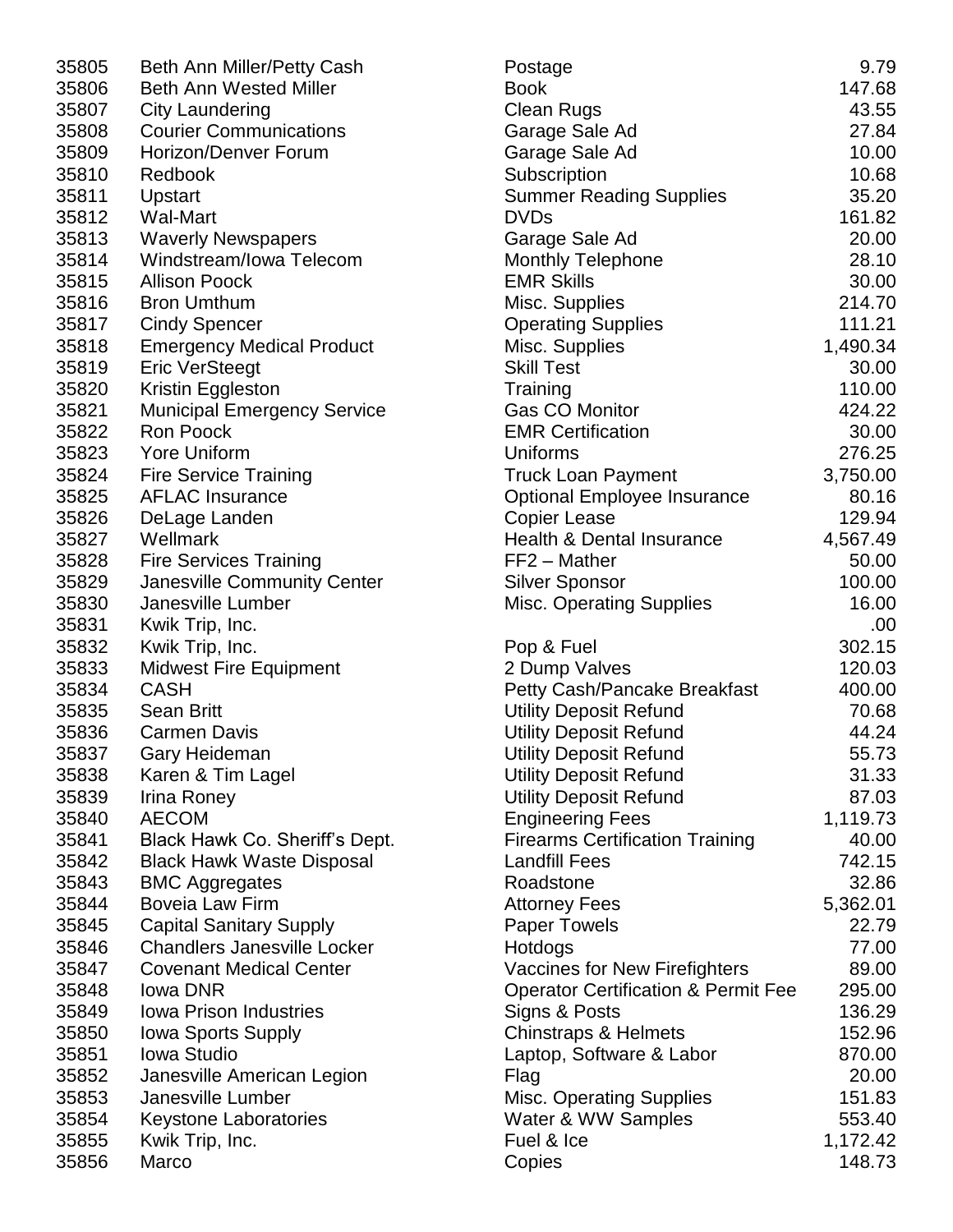| 35857         | <b>Matt Parrott &amp; Sons</b>    | <b>Receipt Book</b>                  | 22.70    |
|---------------|-----------------------------------|--------------------------------------|----------|
| 35858         | <b>McDonald Supply</b>            | <b>Brass Couplings for Meters</b>    | 175.08   |
| 35859         | Mid American Energy Company       | <b>Monthly Utility Bill</b>          | 2,172.13 |
| 35860         | Nagle Signs, Inc.                 | 60 Decals for ATV/Golf Registrations | 94.90    |
| 35861         | <b>Rite Price Office Supplies</b> | <b>Card Stock Paper</b>              | 91.42    |
| 35862         | Sam's Club                        | <b>Misc. Concession Supplies</b>     | 574.24   |
| 35863         | <b>Scheels All Sports</b>         | <b>Softballs</b>                     | 134.94   |
| 35864         | <b>Sensus Metering Systems</b>    | <b>Annual Support</b>                | 134.94   |
| 35865         | <b>Shield Technology Corp</b>     | Shieldware Mobile License            | 120.00   |
| 35866         | Special Janesville Library        | 1/12 Annual Contribution             | 3,839.13 |
| 35867         | <b>Stokes Welding</b>             | .95 Line                             | 34.25    |
| 35868         | <b>Sun Life Financial</b>         | Employee Life & Disability Insurance | 414.41   |
| 35869         | U.S. Cellular                     | <b>PW Cell Phone Service Fees</b>    | 63.98    |
| 35870         | <b>Verizon Wireless</b>           | <b>Police Wireless Service</b>       | 40.03    |
| 35871         | Wal-Mart                          | <b>Training Ammo</b>                 | 479.62   |
| 35872         | <b>Waverly Newspapers</b>         | <b>Publishing Fees</b>               | 716.15   |
| 35873         | Windstream/Iowa Telecom           | <b>Monthly Telephone Service</b>     | 379.78   |
| 35874         | <b>Christine A. Murley</b>        | Payroll                              | 1,275.20 |
| 35875         | <b>Randy Samec</b>                | Payroll                              | 1,217.84 |
| 35876         | <b>Beth Ann Miller</b>            | Payroll                              | 777.74   |
| 35877         | Daniel Woodyard                   | Payroll                              | 924.21   |
| 35878         | Kathryn Behnke                    | Payroll                              | 29.78    |
| 35879         | Rebecca Wrage                     | Payroll                              | 1,117.06 |
| 35880         | Karen Henriksen                   | Payroll                              | 145.43   |
| 35881         | <b>Eric VerSteegt</b>             | Payroll                              | 286.97   |
| 35882         | <b>Molly Bolt</b>                 | Payroll                              | 122.46   |
| 35883         | Glenn Beenblossom                 | Payroll                              | 1,117.03 |
| 35884         | <b>Andrew Miller</b>              | Payroll                              | 418.80   |
| 35885         | <b>Hannah Dettwiler</b>           | Payroll                              | 206.79   |
| 35886         | Mary Hovenga                      | Payroll                              | 82.01    |
| 35887         | Sam's Club                        | 4 Banquet Tables - Fire Dept.        | 319.52   |
| 3196264 EFPTS |                                   | <b>Fed/FICA Taxes</b>                | 2,523.23 |
|               | 3196265 Wage Works, Inc.          | <b>Flex Benefits</b>                 | 89.75    |
|               | 3196266 Wageworks, Inc.           | <b>Flex Benefits</b>                 | 12.06    |
|               | 3196267 Wage Works, Inc.          | <b>Flex Benefits</b>                 | 38.33    |
|               | 3196268 Wageworks, Inc.           | <b>Flex Benefits</b>                 | 13.61    |
| 3196269 EFPTS |                                   | <b>Fed/FICA Taxes</b>                | 2,464.24 |
|               | 3196270 Wage Works, Inc.          | <b>Flex Benefits</b>                 | 65.18    |

(Disbursements: General-\$49,272.11, Road Use-\$5,803.86, Summer Rec Program-\$2,282.65, First Responders-\$6,555.18, Volunteer Fire Dept.–\$5,057.70, Special Library-\$5,814.40, Water & Sewer Improvements-\$1,119.73, Barrick Road Bicycle/Pedestrian Bridge-\$175.00, Water-\$28,222.79, Sewer-\$7,295.56, Refuse-\$7,350.08, & Utility Deposits-\$289.01 = \$119,367.26)

RESOLUTION #1511 - A RESOLUTION ALLOWING CLAIMS FOR THE MONTH OF JUNE 2015. BE IT RESOLVED BY THE CITY COUNCIL OF THE CITY OF JANESVILLE, IOWA that the foregoing claims be allowed as presented and warrants for the same be issued to the City Treasurer. BE IT FURTHER RESOLVED that the City Clerk is hereby authorized, empowered, and directed to draw and issue warrants on the respective funds and accounts. Resolved by Council Member Bettis and seconded by Council Member Reid to approve the bills as presented. Roll Call Vote: Ayes – Reid, Watson, and Bettis. Nays – None. Absent – Stapleton and McAllister. Resolution approved and adopted this 1st day of June 2015.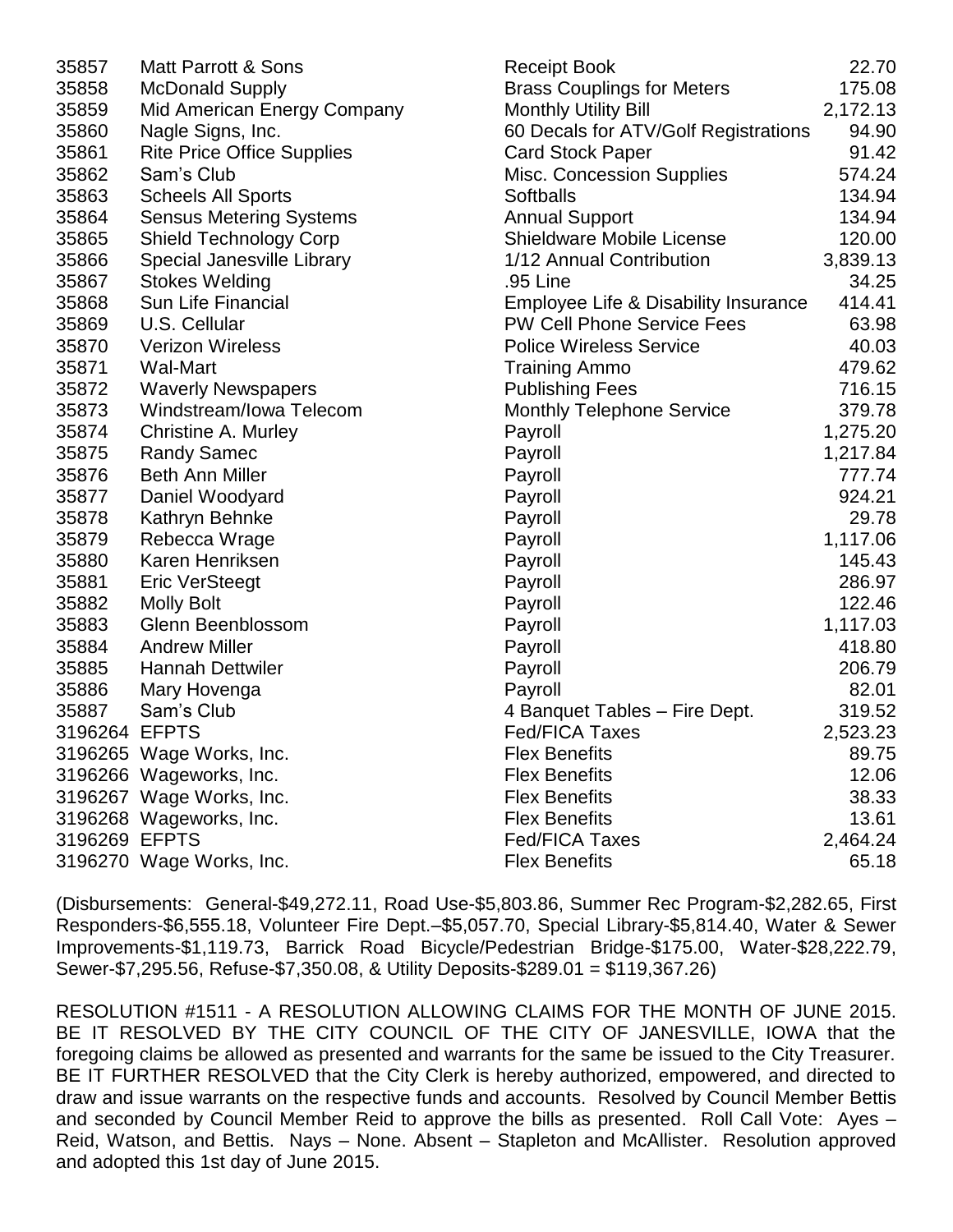Motion by Council Member Watson and seconded by Council Member Reid to approve, as presented, the following Consent Agenda items: May 4, 2015 and May 18, 2015 City Council Proceedings, April 30, 2015 Budget and Treasurer Reports, Jack n Arnie's Steakhouse's Class C Liquor License, Outdoor Services, and Sunday Sales Renewal Application, and the American cancer Society's Relay for Life of Bremer County's request to paint the town purple by tying purple ribbons along Main Street on June 4 through June 15, 2015. Roll Call Vote: Ayes – Bettis, Watson, and Reid. Nays – None. Absent – Stapleton and McAllister. Motion carried.

Public Works Director, Becky Wrage and Police Officer Beenblossom presented monthly reports to the Council. PWD Wrage presented a bid proposal from Laser Line to paint double centerlines on former Hwy 218 from SE city limits to NW city limits for a cost of \$1150. She was directed to schedule this work as presented.

The Council reviewed RESOLUTION #1512 with regard to the Janesville Clinic Minor Plat. A lengthy discussion followed.

Resolved by Council Member Watson and seconded by Council Member Reid to approve RESOLUTION #1512 – RESOLUTION APPROVING THE JANESVILLE CLINIC MINOR PLAT - PLAT REPRESENTS A SURVEY OF PARCEL "H" – THAT PART OF THE NORTHWEST QUARTER OF THE SOUTHWEST QUARTER OF SECTION 36, TOWNSHIP 91 NORTH, RANGE 14 WEST OF THE 5<sup>TH</sup> P.M., CITY OF JANESVILLE, BREMER COUNTY, IOWA and requests for any future development in that area needs to be reviewed by the Janesville Planning & Zoning Commission. Roll Call Vote: Ayes – Watson and Reid. Nays – None. Abstain – Bettis. Absent – Stapleton and McAllister. Resolution failed.

The Janesville Planning & Zoning Commission will be asked to review the Janesville Clinic Minor Plat – Parcel "H" and discuss possible future development of Parcel "G" with State Bank representatives at their scheduled meeting on June 10, 2015. The Council agreed to have a special meeting for 5:15 p.m. on Thursday, June 11, 2015 to review and consider the Janesville Planning & Zoning Commission's recommendations with regard to the above matters.

Motion by Council Watson and seconded by Council Member Reid to remove the Janesville Tap's Outdoor Beer Garden request for July 9, 2015 from the Janesville Days 2015 Steering Committee report. This is not a Janesville Days sponsored event and more information is needed for consideration of the request.

Motion by Council Member Bettis and seconded by Council Member Reid to approve the Janesville Tap's Outdoor Beer Garden request for Janesville Days 2015, Friday, July 24, 2015 – Sunday, July 26, 2015. Motion carried.

Motion by Council Member Reid and seconded by Council Member Watson approving to table Item C – Water & Sewer (Lift Station) Maintenance and Improvement Projects due to the absence of Council Member McAllister (Water, Sewer, and Refuse/Recycling Commissioner) who has been spearheading these projects. Motion carried.

The City Clerk opened and presented the following 2015/16 Street Maintenance bids to the Council for their review and consideration:

Prairie Road Builders, Inc.  $-$  Items  $1 - 9 -$  \$7,370.00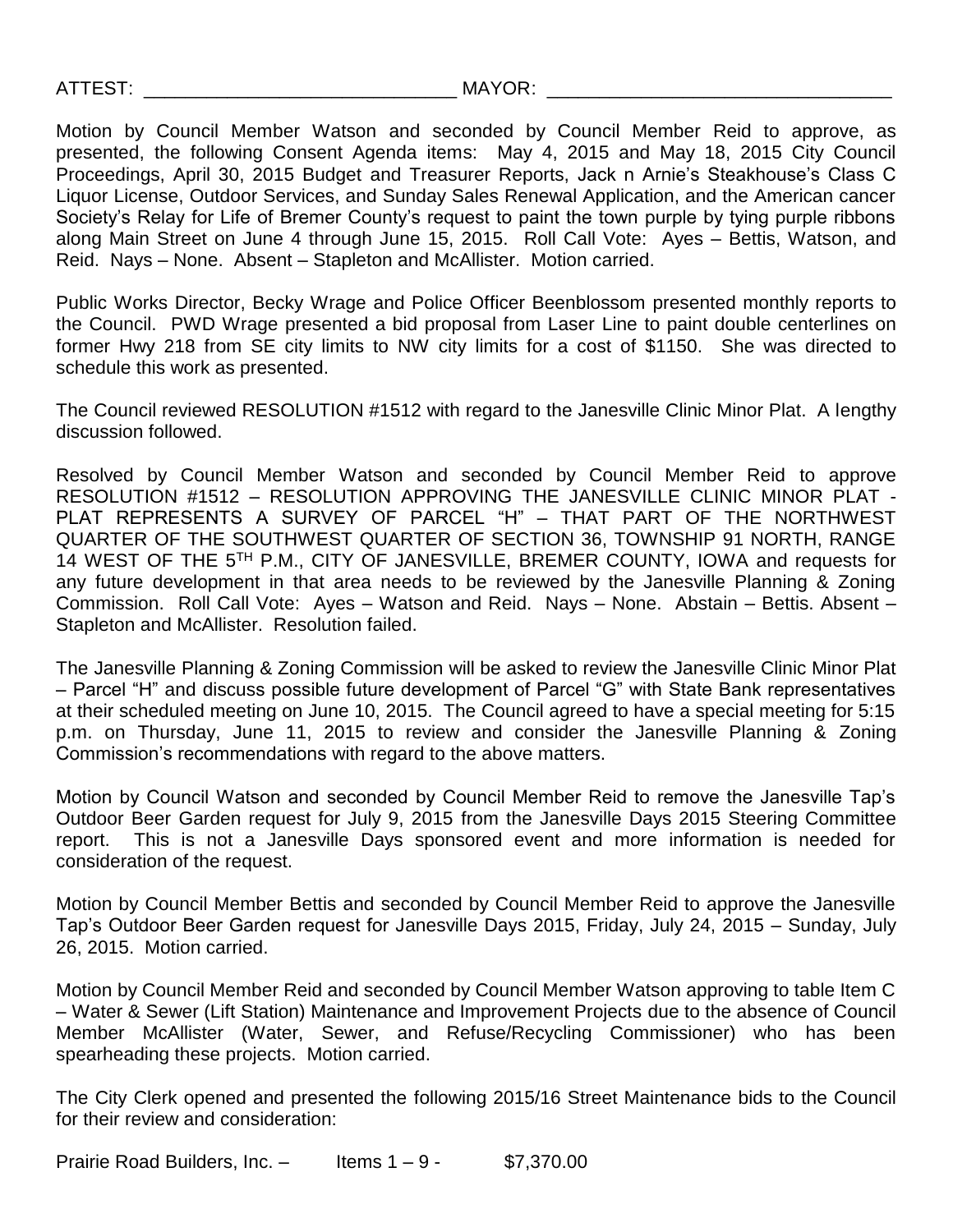|                               | Item 10<br>Item 10b<br>Item 11      | \$19,415.00<br>No Bid<br>No Bid                                                                                   |
|-------------------------------|-------------------------------------|-------------------------------------------------------------------------------------------------------------------|
| Heartland Asphalt, Inc. -     | Items $1 - 9$<br>Item 10<br>Item 11 | \$26,976.98 (Bid asphalt rather than seal coat)<br>\$18,826.30 (Bid asphalt rather than seal coat)<br>\$12,657.00 |
| <b>Blacktop Service Co. -</b> | Items $1 - 9$<br>Item 10<br>Item 11 | \$8,193.52<br>\$12,065.40<br>\$2,014.50                                                                           |

Motion by Council Member Reid and seconded by Council Member Watson to approve Blacktop Service Company's bid proposal for Items 1 – 11 as presented, totaling \$22,273.42 contingent upon the signing of a liquid damages clause, should the contractor fail to complete the construction by August 21, 2015, and attached as an addendum to the contract and further, no work is to be performed July 20 – 27, 2015 so as not to conflict with Janesville Days. Roll Call Vote: Ayes – Reid, Watson, and Bettis. Nays – None. Absent – Stapleton and McAllister. Motion carried.

The Council reviewed and considered the proposals from Christie Door Company, Overhead Door, and Cedar Valley Garage Doors for new fire station overhead doors:

Greg Kiene, with Janesville Fire Rescue stated that overhead doors with windows would be beneficial to the department and thanked the Council for their consideration of replacing the fire station overhead doors, with or without windows.

Motion by Council Member Bettis and seconded by Council Member Watson approving to table the replacement of overhead doors for the fire station until additional information is received. Motion carried.

Motion by Council Member Watson and seconded by Council Member Reid to approve payment of the \$175 annual permit fee to the Iowa Department of Natural Resources (IDNR) for the Storm Water NPDES General Permit No. 2 with regard to the ECKO Pedestrian Bridge. Motion carried.

Motion by Council Member Watson and seconded by Council Member Reid to approve the printing of a 2013 aerial image of the city from AECOM for displaying in the Council Chambers. Motion carried.

Motion by Council Member Watson and seconded by Council Member Reid to approve the Solid Waste Alternatives Program (SWAP) Agreement awarding a \$16,357 forgivable loan for the purchase of recycling totes, the city's 25% minimum match of \$5,455.50, and the purchase, upon receipt of the signed SWAP Agreement, of 450 Cascade 64-gallon refuse carts with a one-time hot stamp charge from Mid Iowa Solid Waste Equipment Co., Inc. at a cost not to exceed \$21,812.50. Roll Call Vote: Ayes – Reid, Watson, and Bettis. Nays – None. Absent – Stapleton and McAllister. Motion carried.

Motion by Council Member Watson and seconded by Council Member Reid approving to table I Wireless' request for approval of their plans to upgrade the antenna facilities – Site Number IAL-0090 dated May 6, 2015 for additional information. Motion carried.

Motion by Council Member Watson and seconded by Council Member Bettis approving to table the review of VJ Engineering's bridge inspection reports until filed with the city, now expected on or about July 15, 2015. Motion carried.